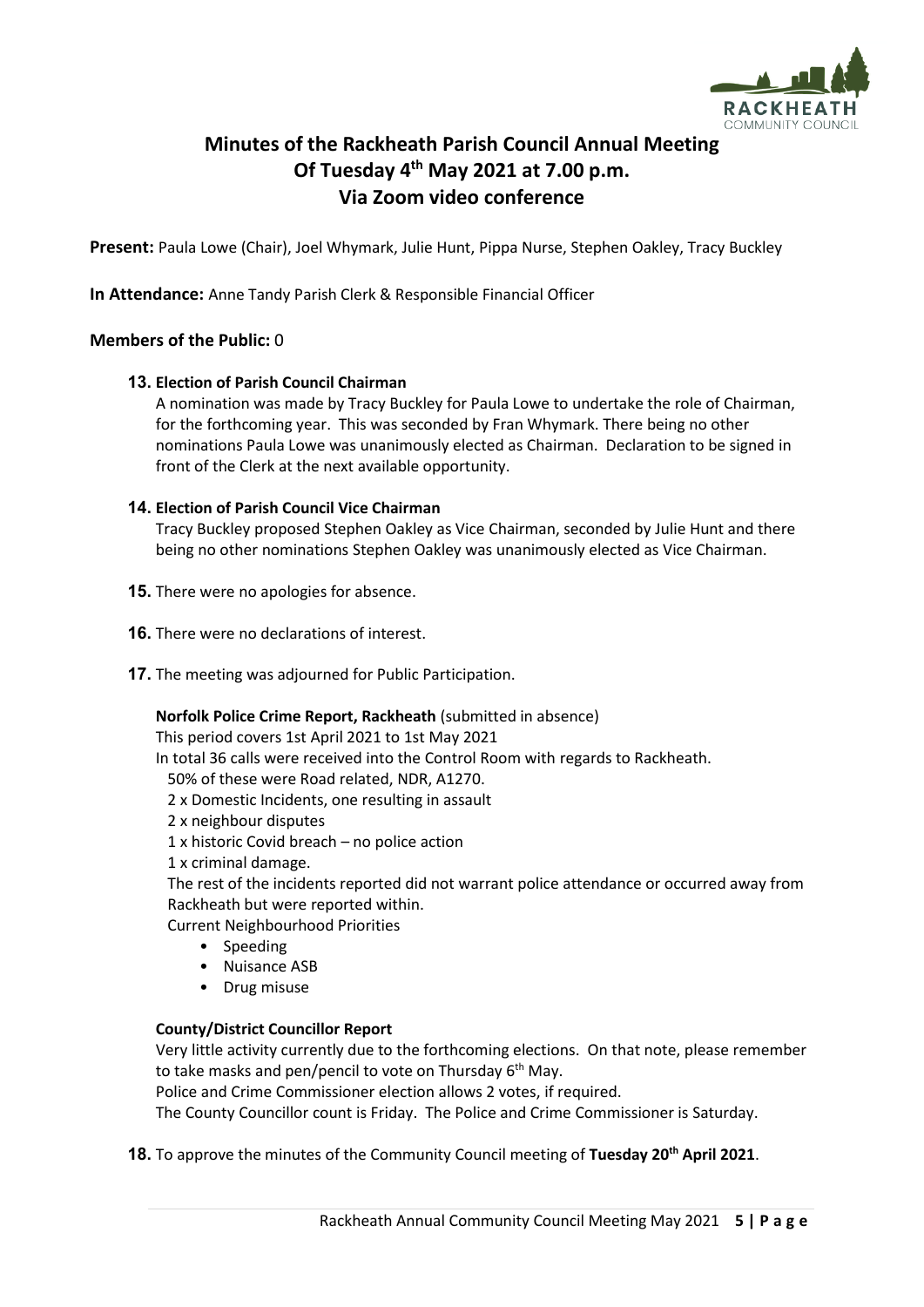The Community Council **approved** these as a correct and accurate record of the meeting. These will be available for signing by the Chair once it is appropriate to meet to do so.

**19.** A progress report on items not on the Agenda from the last meeting (Clerk's Report). Item 7g - In relation to the foot/cycle way in front of the David Wilson Homes development not extending into Rackheath, this has been raised with the District Councillor to pursue further.

Item 7i - In relation to the Home Farm application, a response from Parker Planning Services has been received and an invitation extended to discuss further. BDC confirmed that all information was provided.

# **20. Discussion of the following planning applications**:

- a) 20210585 18 Bernard Close, domestic extension. The plot is large enough to accommodate the increased living space and it has the support of the neighbouring property. No objections. **All agreed**.
- b) Further consideration of application 20210478 in light of additional information provided by Broadland District Council for storage land north of Sam Smith Way, Rackheath. This has been confirmed as a permanent facility. Some concerns raised by members about the type of use of the land, vehicle movements, impact of heavy traffic on a residential street and future expansion of the site. There was also concern, that affected residents are not fully aware of the extent of the plans. Information to be posted on the Council Facebook page to increase awareness. **It was agreed by all to oppose the application**.

The Council agreed to make proposals for the following conditions to be considered, should the application be approved:

- Machinery operation to be restricted to between 7.30am 4.30pm
- No flood lighting to be installed on site.
- Limitations on materials to be stored on site, ie, no tarmac.
- A plan for porta cabins and services to be submitted for approval.
- A limit be imposed on the height of materials stored.

### **21. Appointments were made of members to the Community Council Committees, Advisory Groups and representation on external bodies, as follows:**

- a) Planning Committee Pippa Nurse, Joel Whymark, Stephen Oakley. Reserve Fran Whymark
- b) Parks and Leisure Committee Tracy Buckley, Paula Lowe, Joel Whymark, Stephen Oakley
- c) Internal Control Councillor Fran Whymark
- d) Finance Advisory Group Julie Hunt, Fran Whymark, Stephen Oakely
- e) Staffing Advisory Group includes recruitment, disciplinary and grievance subgroups. Due to low numbers on the Council, this will be fulfilled as the need arises.
- f) Communication Working Group, this will be fulfilled as the need arises.
- g) Representatives on the Village Hall Management Committee Tracy Buckley

# **22. Approval of the Annual Audit of the Parish Council Accounts 2020/21**

- a) Annual Internal Auditors Report & Recommendations Members noted the Internal Auditor Report on page 3 of Annual Governance and Accountability Return and the comments made in her report.
	- It was acknowledged that the inability to hold face to face meetings prevented any physical signatures being made in the accounts file but reports and payment lists were furnished to members at every meeting for approval.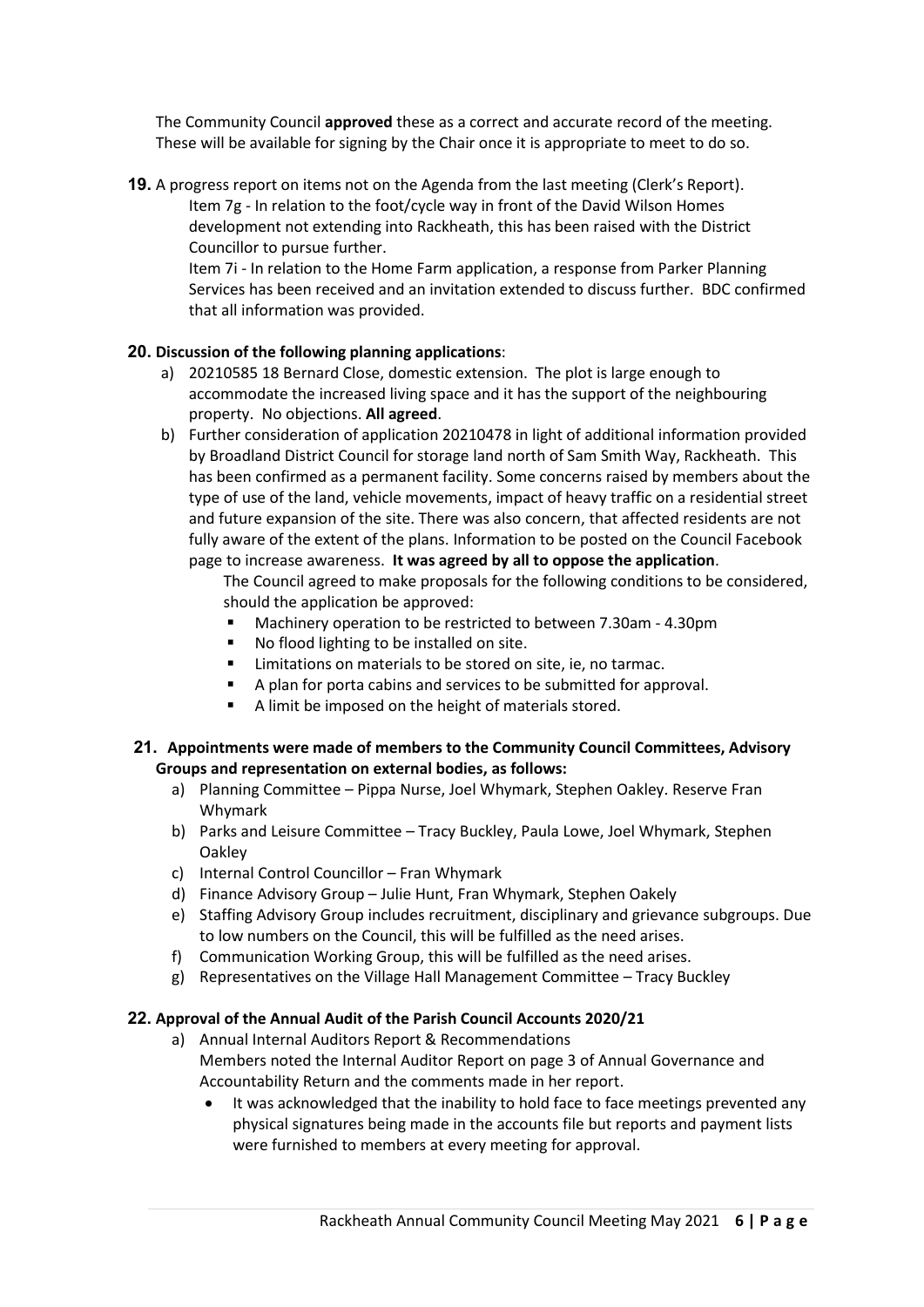- A regular budget report will be prepared and presented, at least quarterly, going forward.
- It was confirmed that the budget was approved in October 2020 in advance of setting the precept for 2021/22.
- b) Approval of the Annual Governance Statement in the 2020-21 Annual Governance Annual Return (AGAR) Statement of Accounts Members agreed to accounting statements one to eight on page 4 of the Annual Governance Statement, item nine was not applicable. The statement was approved on the proposal of Julie Hunt seconded by Stephen Oakley and to be signed by the Chairman and Parish Clerk at the earliest opportunity, following the meeting.
- c) Approval of the Statement of Accounts in the 2020-21 AGAR Members noted the figures on page 5 of the Annual Governance and Accountability Return, approved the Accounting Statements on the proposal of Stephen Oakley, seconded by Julie Hunt and to be signed by the Clerk and Chair at the earliest opportunity, following the meeting.

# **23. Accounts**

- a) The payments for May 2021 were all approved. Garden Guardian invoice to be added and paid when received.
- b) The monthly bank reconciliation to 30th April 2021, was noted.
- c) The PWLB payment for July 2021 of £2,449.05, was noted.
- d) The the delegated grass cutting contract from NCC Highways was not available in time for approval and will be considered at the next meeting.
- e) The CIL payments from October 2020 of £36,664.60, were noted.
- f) The Broadland District Council Loan statement balance of £241,005.81, was noted.
- **24.** Consideration was given as to the way business will be conducted once virtual meetings are no longer legal from 7 May 2021 but Government legislation does not permit indoor meetings until mid-May at the earliest.
	- a) It was agreed to hold no public meetings until after  $17<sup>th</sup>$  May, so the next meetings will take place in June 2021. Any urgent matters to be communicated by the Clerk to the Council.

### **25.** To receive correspondence and agree response (if any)

- ➢ Email from Norfolk ALC Norwich Together Wellness Guide
- ➢ Email from Norfolk Police Wroxham Ward Newsletter, April 2021
- **26.** Items for publication/media and items for the next Community Council meeting, date to be agreed.
	- Details of the planning application for storage of building materials to be shared on the Council Facebook page.

Meeting concluded at 20:32